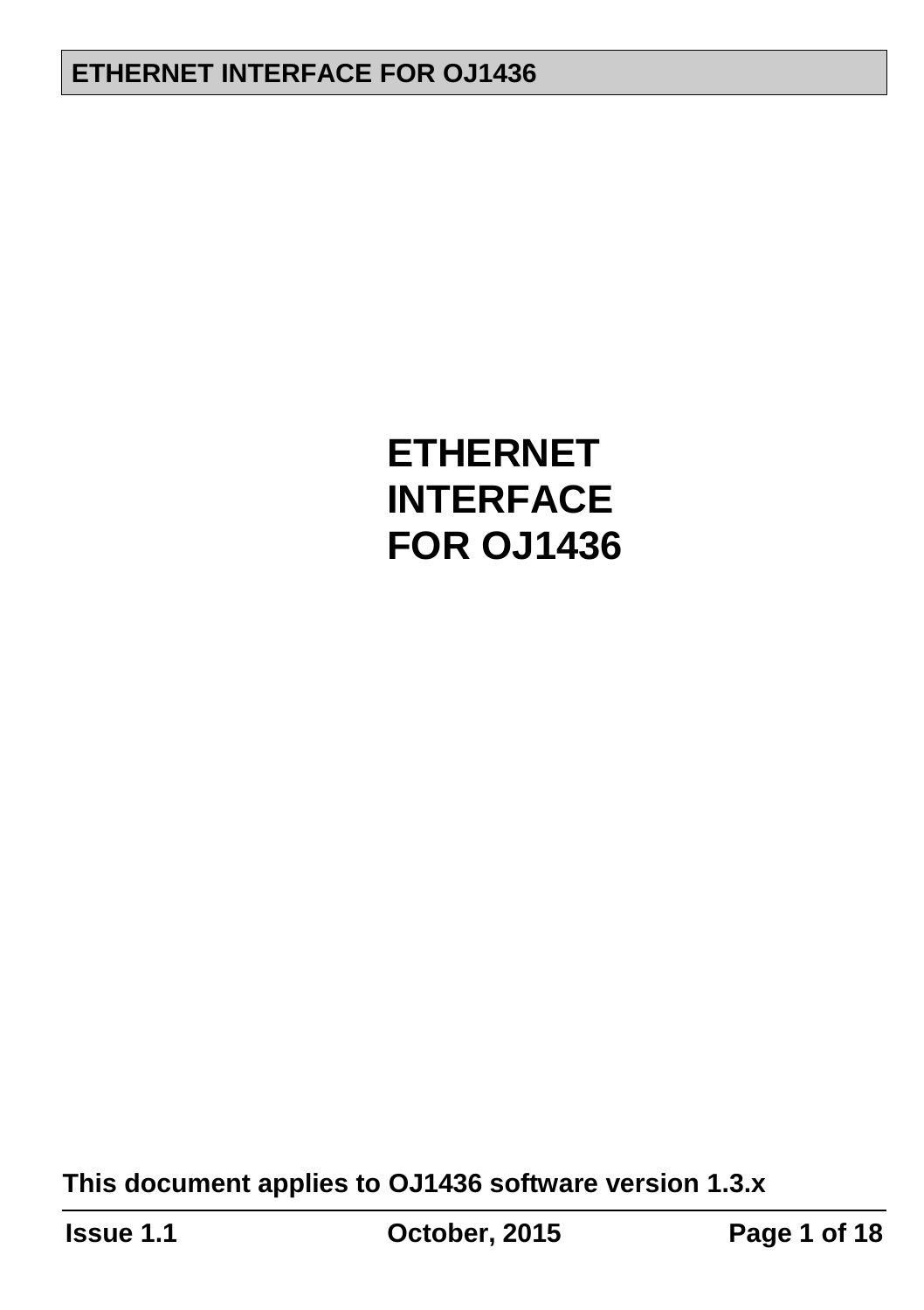#### **CONTENTS**

| $\overline{1}$          |  |
|-------------------------|--|
| 1.1                     |  |
| $\overline{2}$          |  |
| 2.1                     |  |
| 2.2                     |  |
| 3                       |  |
| 3.1                     |  |
| 3.2                     |  |
| $\overline{\mathbf{4}}$ |  |
| 4 <sub>1</sub>          |  |
| 4.1.1                   |  |
| 4.1.2                   |  |
| 4.1.3                   |  |
| 4.1.4                   |  |
| 4.1.5                   |  |
| 4.2                     |  |
| 4.2.1                   |  |
| 4.2.2                   |  |
| 5                       |  |
| 6                       |  |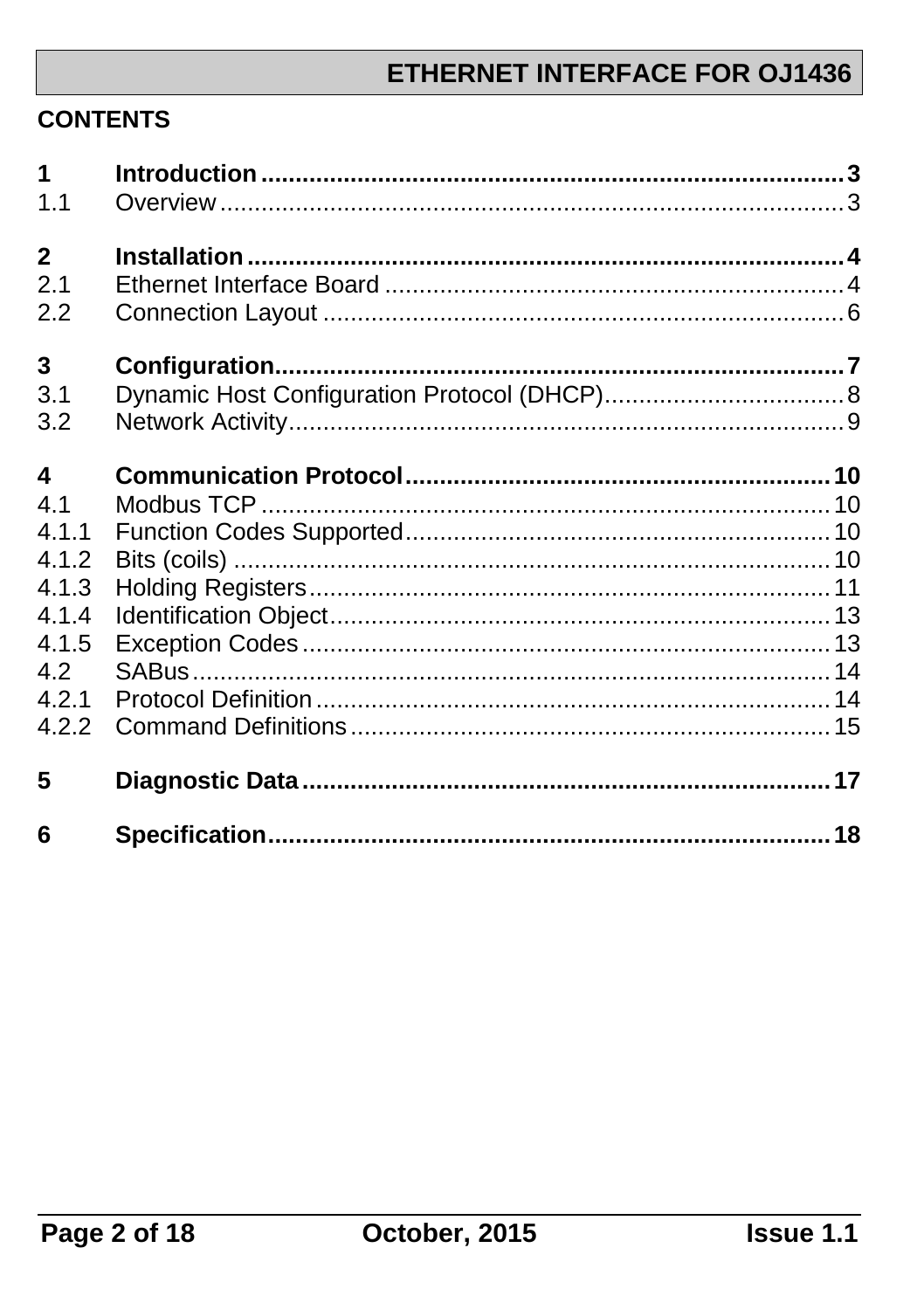### <span id="page-2-0"></span>**1 Introduction**

#### <span id="page-2-1"></span>**1.1 Overview**

The Ethernet interface is one of the network communication options available for the OJ1436 *smart* Belt Weigher Indicator.

It will be factory fitted if ordered at the same time as the indicator. Alternatively, it can be supplied in kit form to be fitted to an existing indicator.

The Ethernet interface provides the facility to connect the OJ1436 to Ethernet networks for communication with host systems using either the Modbus TCP or SABus protocol.

This manual provides details of how to install the interface board, configure the network settings and then communicate with the OJ1436 using one of the supported protocols.

For further information relating to the general operation of the indicator refer to the OJ1436 *smart* Belt Weigher Indicator user manual.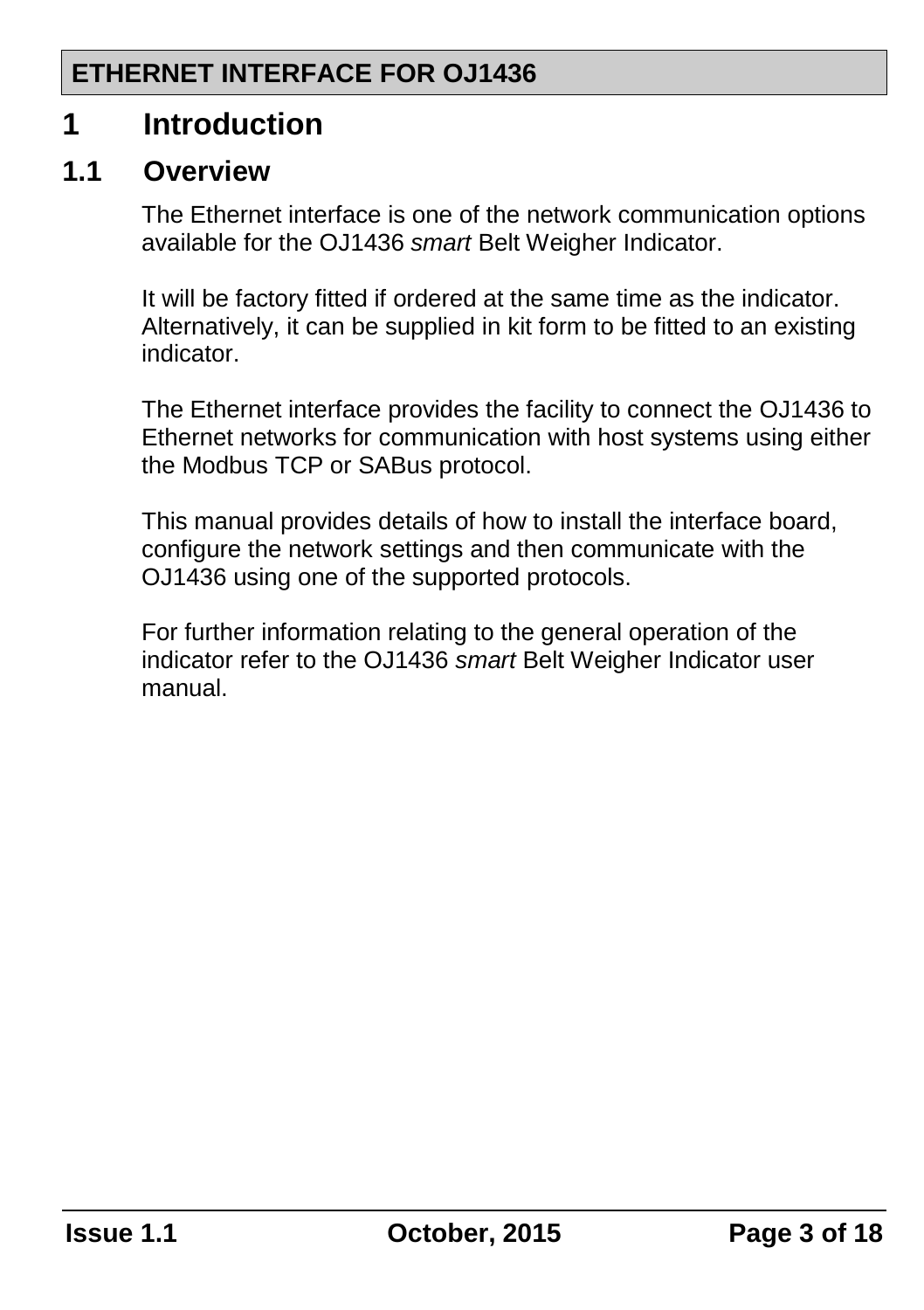### <span id="page-3-0"></span>**2 Installation**

### <span id="page-3-1"></span>**2.1 Ethernet Interface Board**

If the Ethernet interface has been supplied in kit form to be fitted to an existing indicator follow the installation instructions below.

#### **Note: Anti-static precautions should be taken when handling the circuit boards.**

- 1. Power off.
- 2. Unplug all rear connectors.
- 3. Remove the 4 x 6mm screws located in the corners of the rear panel and then remove the rear panel.
- 4. Note the slots in which the main circuit board is located (ready for refitting). Grip one of the green connectors and slide out the main board together with the additional interface board.

#### **Refer to the installation diagram overleaf in conjunction with instructions 5 and 6.**

- 5. Carefully align the D440E Ethernet interface board connector CON2 with connector CON3 on the indicators main board and gently push down to seat the interface board in the main board connector.
- 6. Use the M3 nyloc nuts provided in the kit to secure the interface board to the threaded spacers on the indicators main board.
- 7. Refit the circuit boards into the correct slots previously noted and gently push them in until the connector on the leading edge locates with its mate on the front circuit board. Push fully home only when this connector is aligned.
- 8. Fit the replacement rear panel provided in the kit using the original screws.
- 9. Refit all rear connectors.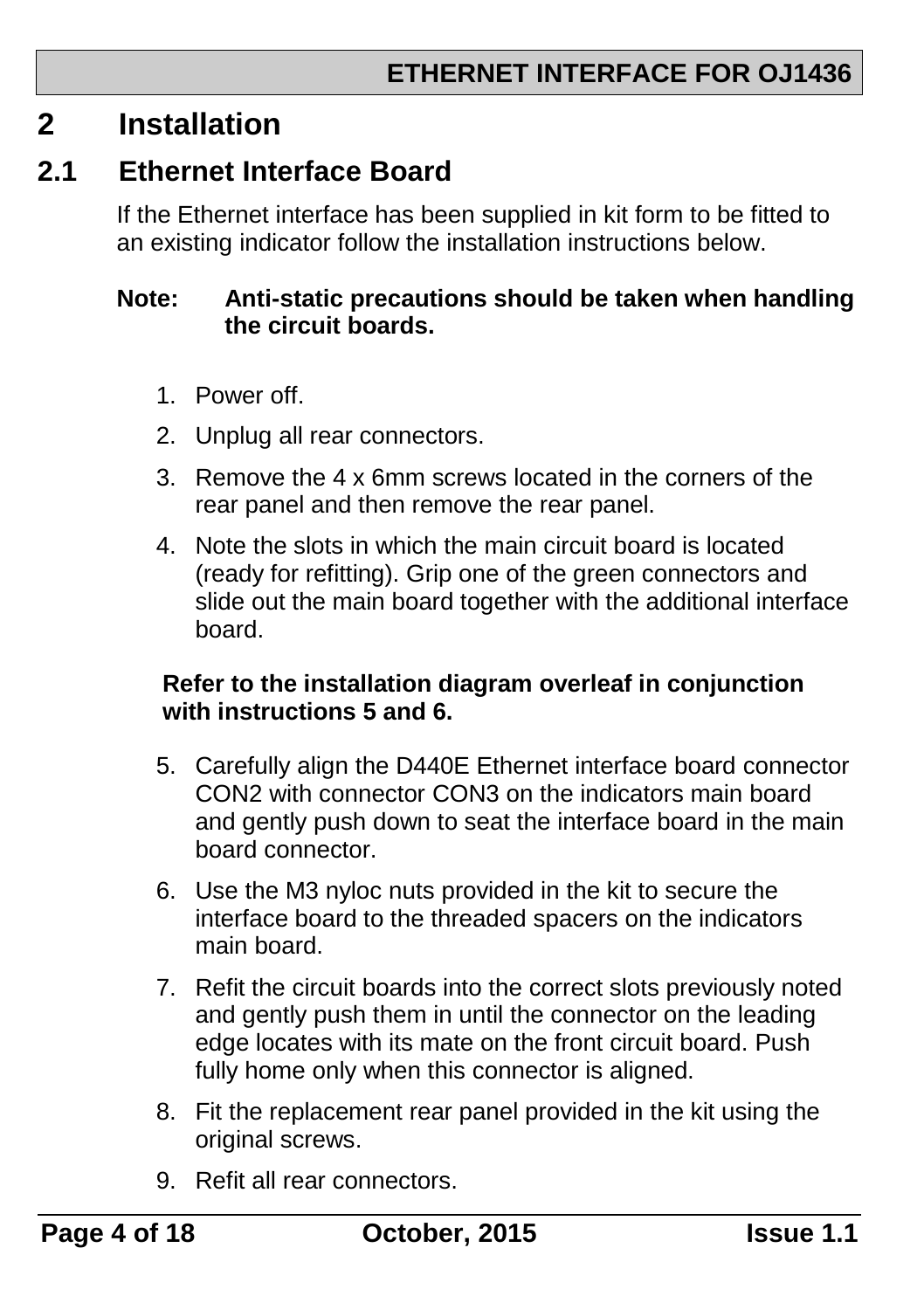#### **2.1.1 Kit Contents**

The supplied kit contains the following items.

- D440E Ethernet interface board
- 3 x M3 nyloc nuts
- Replacement rear panel

### **2.1.2 Installation Diagram**



*D440E Ethernet Interface Board Installation*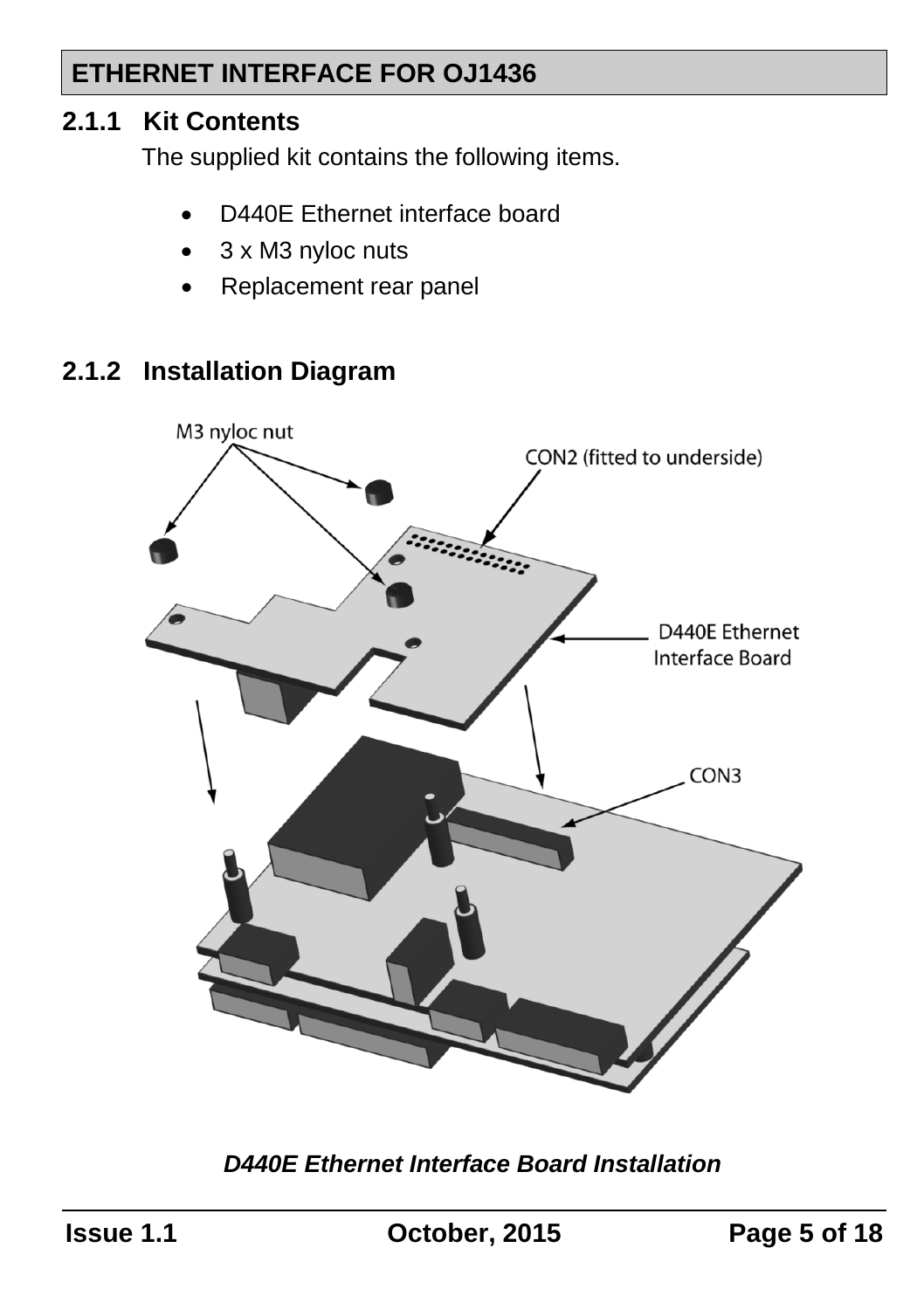### <span id="page-5-0"></span>**2.2 Connection Layout**

An RJ45 socket on the rear of the unit provides the Ethernet network connection, as shown below.

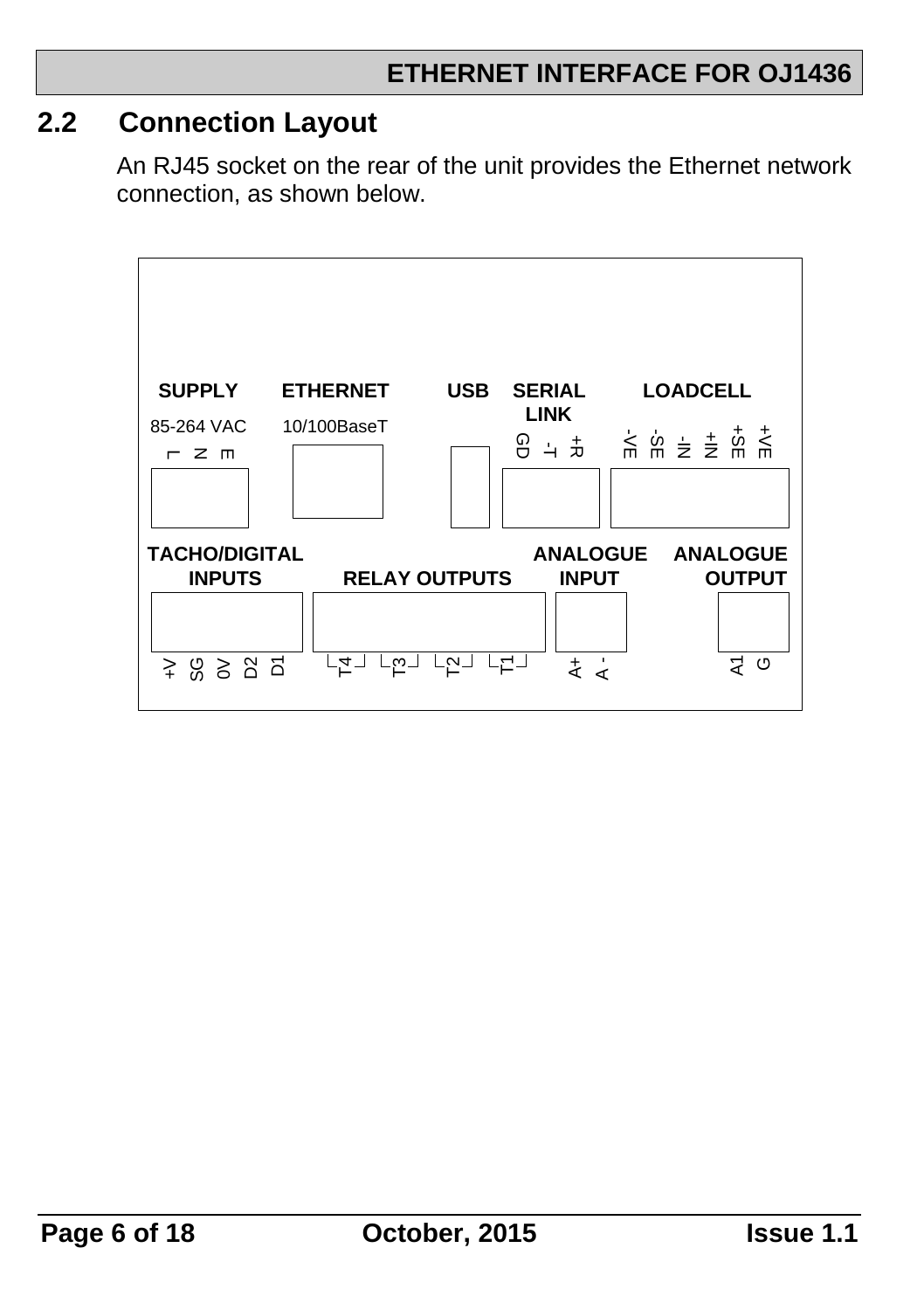### <span id="page-6-0"></span>**3 Configuration**

Once the Ethernet interface has been installed the network configuration should be performed as detailed below.

The network configuration settings are accessed by operating:

| Parameter                                                                                               | Range                                   | Factory<br>Setting |
|---------------------------------------------------------------------------------------------------------|-----------------------------------------|--------------------|
| Network Interface<br>This should be set to Ethernet to match the<br>installed network interface option. | None $/$<br>Ethernet /<br>EtherNet/IP / | None               |
|                                                                                                         | Profibus DP /<br><b>DeviceNet</b>       |                    |
| <b>Protocol</b>                                                                                         | SABus /                                 | <b>Modbus</b>      |
| The communication protocol used to transfer<br>data between the OJ1436 and a host system.               | Modbus TCP                              | <b>TCP</b>         |
| <b>Use DHCP</b>                                                                                         | Yes / No                                | <b>No</b>          |
| Determines whether the OJ1436 requests the<br>network settings below from a DHCP server                 |                                         |                    |
| i.e. Use DHCP = Yes, or uses the settings                                                               |                                         |                    |
| configured by the user i.e. Use $DHCP = No$ .<br>See section 3.1 for further details.                   |                                         |                    |
| <b>IP Address</b>                                                                                       |                                         | 192.               |
| The IP address of the OJ1436 on the local                                                               |                                         | 168.               |
| Ethernet network. If Use DHCP = Yes this will                                                           |                                         | 127.               |
| be the IP address assigned by the DHCP                                                                  |                                         | 254                |
| server. If Use $DHCP = No$ this will be the                                                             |                                         |                    |
| static IP address configured by the user.                                                               |                                         |                    |
| <b>Subnet Mask</b>                                                                                      |                                         | 255.               |
| The local Ethernet network Subnet Mask. If                                                              |                                         | 255.               |
| Use $DHCP = Yes$ this will be the Subnet Mask                                                           |                                         | 255.               |
| assigned by the DHCP server.                                                                            |                                         | 0                  |
| Gateway                                                                                                 |                                         | 255.               |
| The local Ethernet network Gateway. If Use                                                              |                                         | 255.               |
| $DHCP = Yes$ this will be the Gateway                                                                   |                                         | 255.               |
| assigned by the DHCP server.                                                                            |                                         | 255                |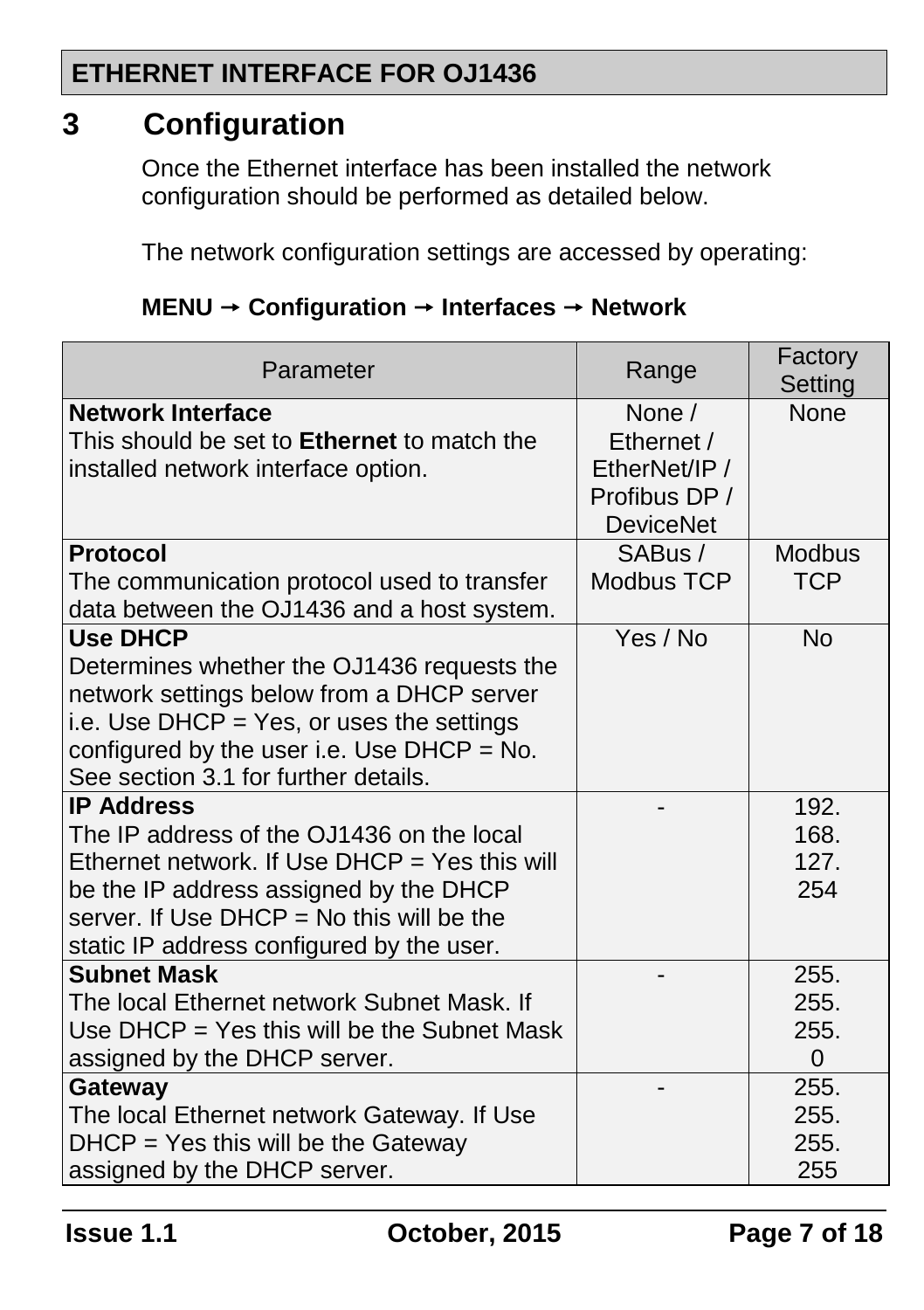### <span id="page-7-0"></span>**3.1 Dynamic Host Configuration Protocol (DHCP)**

If DHCP is enabled, by setting the Use DHCP parameter to Yes, the OJ1436 will request the IP Address, Subnet Mask and Gateway from the DHCP server.

Therefore, the IP Address could change each time it is assigned by the DHCP server.

Whenever the Use DHCP configuration is changed to enable DHCP the hour glass is displayed temporarily on the network configuration screen whilst the Ethernet interface is reset in preparation for this mode of operation.

The values assigned by the DHCP server will be displayed within the network configuration parameters.

If the OJ1436 is unable to communicate with the DHCP server the following default values will be displayed within the network configuration parameters.

| IP Address  | : 192.168.127.254 |
|-------------|-------------------|
| Subnet Mask | : 255.255.255.0   |
| Gateway     | : 255.255.255.255 |

If DHCP is disabled, by setting the Use DHCP parameter to No, the IP Address, Subnet Mask and Gateway should be configured manually through the network configuration parameters.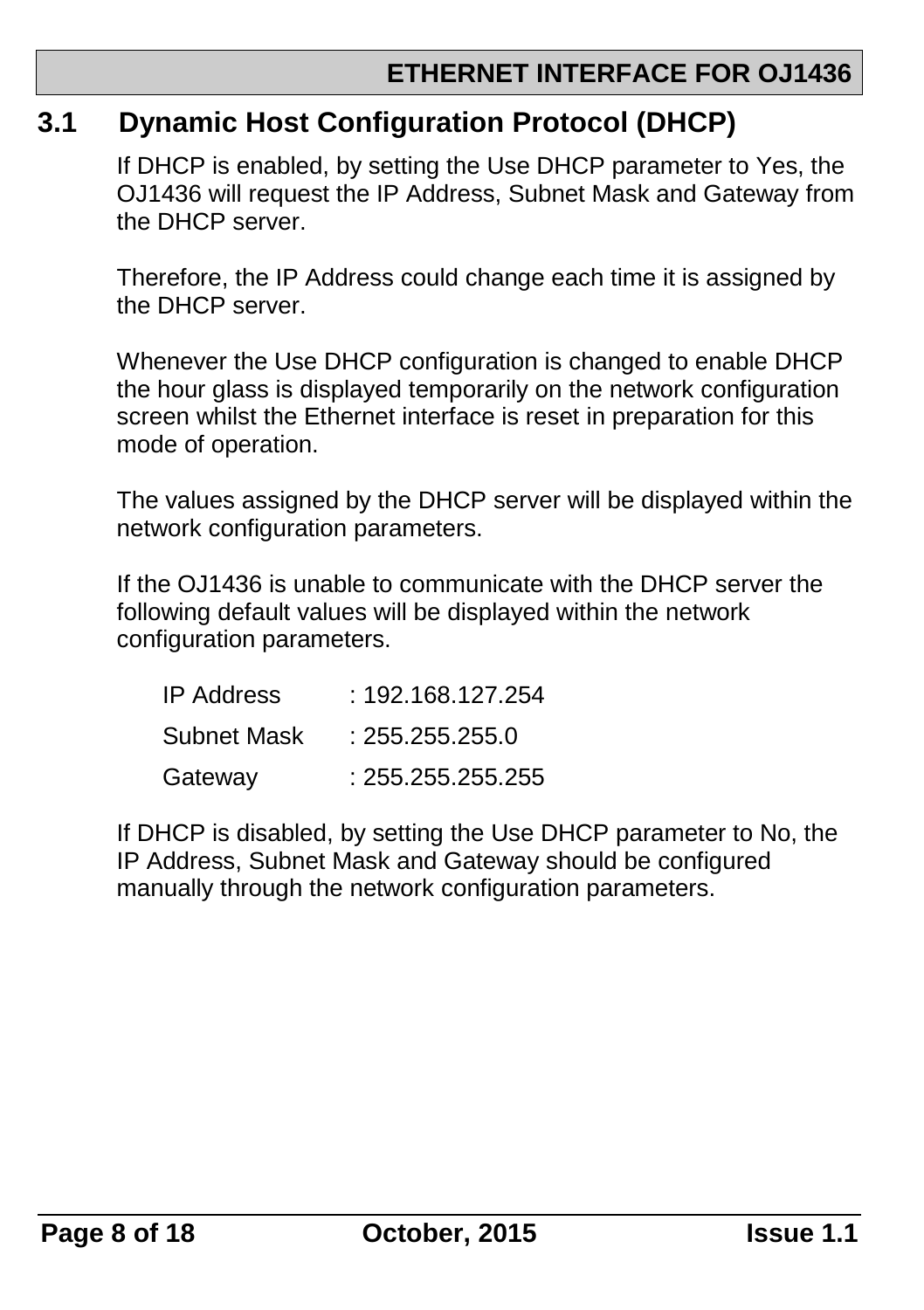### <span id="page-8-0"></span>**3.2 Network Activity**

When viewed from the rear of the enclosure, the function of the Ethernet connector LEDs are as shown below.



The LEDs will light steady when a link is established and will flicker to show activity.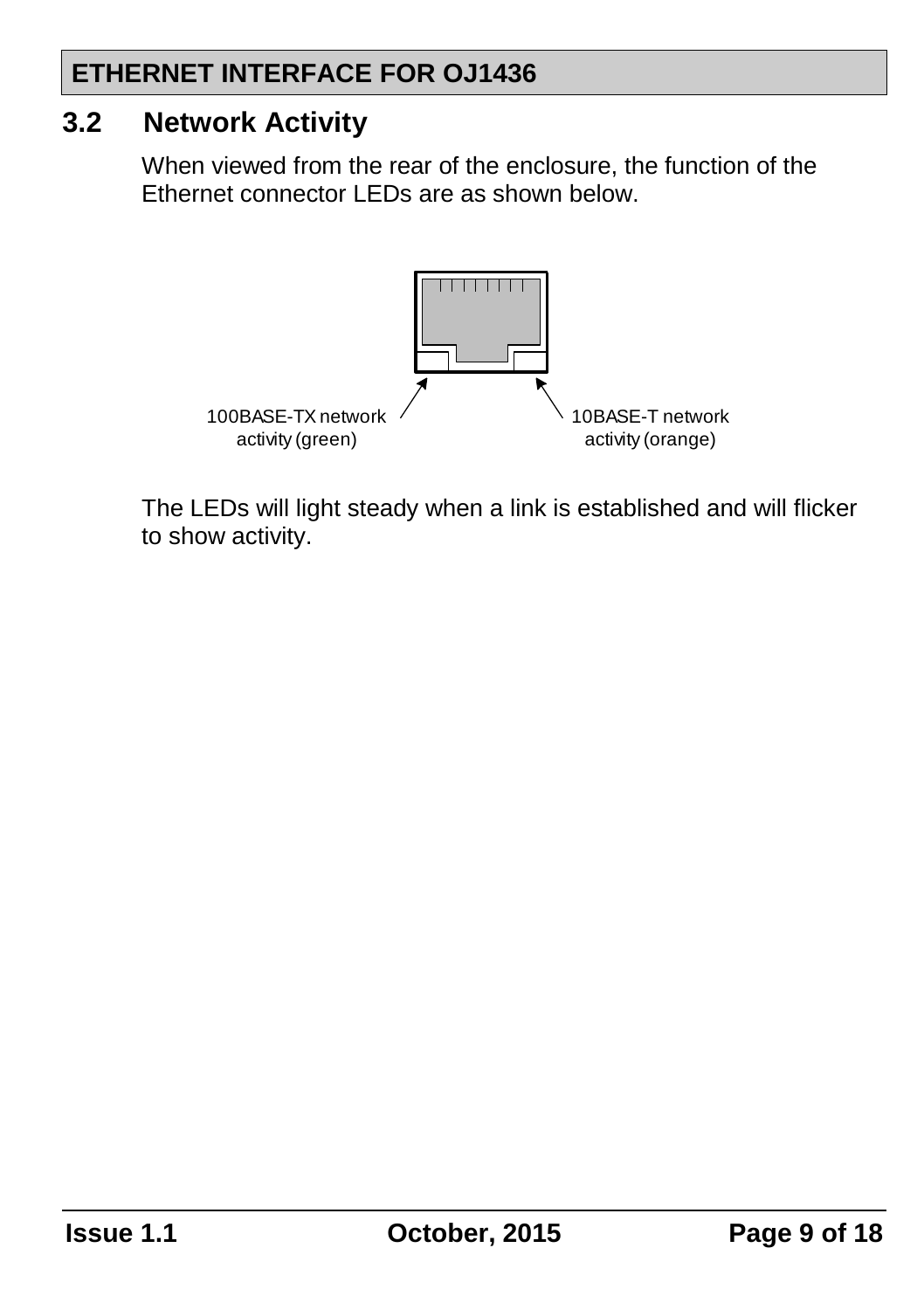### <span id="page-9-0"></span>**4 Communication Protocol**

The OJ1436 supports network communication to a host PC or PLC using either the Modbus TCP or SABus protocol.

### <span id="page-9-1"></span>**4.1 Modbus TCP**

The OJ1436 can be configured for network communication to a host PC or PLC using the Modbus TCP protocol by setting the Network Protocol parameter to Modbus TCP, as defined in section [3.](#page-6-0)

TCP port number 502 is used for data transfer.

#### <span id="page-9-2"></span>**4.1.1 Function Codes Supported**

| <b>Function Code</b> | Description                                       |
|----------------------|---------------------------------------------------|
| 0x01                 | <b>READ COILS</b>                                 |
|                      | Used to read the Belt Status bit.                 |
| 0x03                 | <b>READ HOLDING REGISTERS</b>                     |
|                      | Used for flow rates, totals, weights, error code, |
|                      | etc                                               |
| 0x05                 | <b>WRITE SINGLE COIL</b>                          |
|                      | Used to set the "Clear Total", "Clear Flow Time"  |
|                      | or "Start Dynamic Tare" bits to perform the       |
|                      | appropriate action. These flags are auto-         |
|                      | cancelling after the action has been performed.   |
| 0x2B                 | <b>ENCAPSULATED INTERFACE TRANSPORT</b>           |
|                      | Used with MEI Type 14 to read the device          |
|                      | identification object.                            |

#### <span id="page-9-3"></span>**4.1.2 Bits (coils)**

| <b>Coil Number</b> | <b>Address</b> | <b>Description</b>                          |
|--------------------|----------------|---------------------------------------------|
|                    | 0x00           | <b>Clear Total.</b> This bit is write-only. |
|                    | 0x01           | <b>Clear Flow Time.</b> This bit is write-  |
|                    |                | only.                                       |
| 3                  | 0x02           | <b>Start Dynamic Tare.</b> This bit is      |
|                    |                | write-only.                                 |
|                    | 0x03           | Belt Status. This bit is read only.         |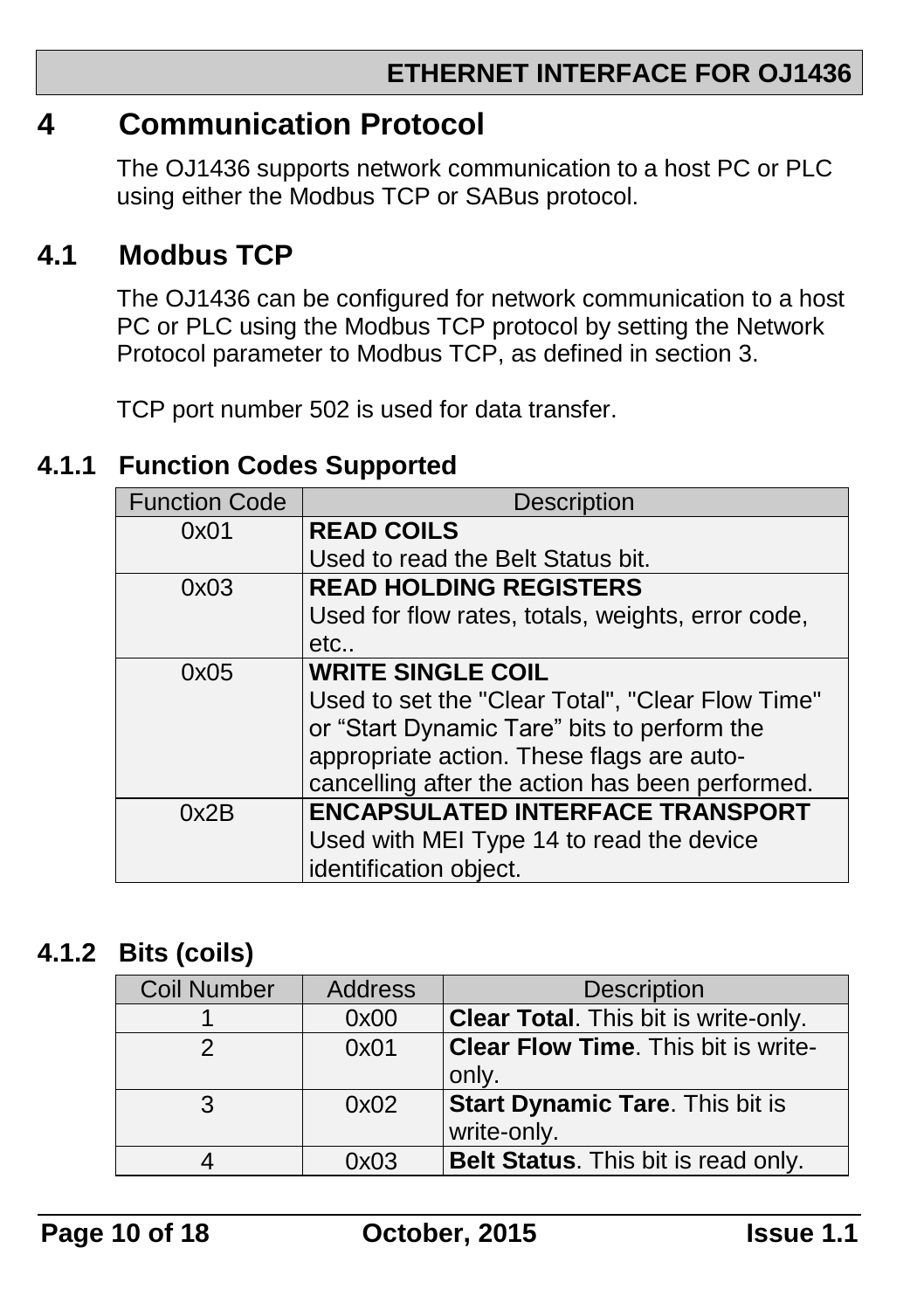## <span id="page-10-0"></span>**4.1.3 Holding Registers**

| Register<br>Number | <b>Address</b> | <b>Description</b>                                                                                                                                                                                                         |
|--------------------|----------------|----------------------------------------------------------------------------------------------------------------------------------------------------------------------------------------------------------------------------|
| $1 - 2$            | 0x00, 0x01     | Flow Rate. This value is a 32-bit floating point<br>number and therefore register addresses 0x00<br>and 0x01 together form the value. Address<br>0x00 contains the most significant 2 bytes.                               |
| $3 - 4$            | 0x02, 0x03     | <b>Resettable Total.</b> This value is a 32-bit<br>floating point number and therefore register<br>addresses 0x02 and 0x03 together form the<br>value. Address 0x02 contains the most<br>significant 2 bytes.              |
| $5 - 6$            | 0x04, 0x05     | Non-resettable Total. This value is a 32-bit<br>floating point number and therefore register<br>addresses 0x04 and 0x05 together form the<br>value. Address 0x04 contains the most<br>significant 2 bytes.                 |
| $7 - 8$            | 0x06, 0x07     | Material Weight. This value is a 32-bit<br>floating point number and therefore register<br>addresses 0x06 and 0x07 together form the<br>value. Address 0x06 contains the most<br>significant 2 bytes.                      |
| $9 - 10$           | 0x08, 0x09     | Load Cell Weight. This value is a 32-bit<br>floating point number and therefore register<br>addresses 0x08 and 0x09 together form the<br>value. Address 0x08 contains the most<br>significant 2 bytes.                     |
| $11 - 12$          | 0x0A, 0x0B     | Belt Load. This value is a 32-bit floating point<br>number and therefore register addresses<br>0x0A and 0x0B together form the value.<br>Address 0x0A contains the most significant 2<br>bytes.                            |
| $13 - 14$          | 0x0C, 0x0D     | Flow Time. This is the current flow time in<br>seconds. This value is a 32-bit integer and<br>therefore register addresses 0x0C and 0x0D<br>together for the value. Address 0x0C contains<br>the most significant 2 bytes. |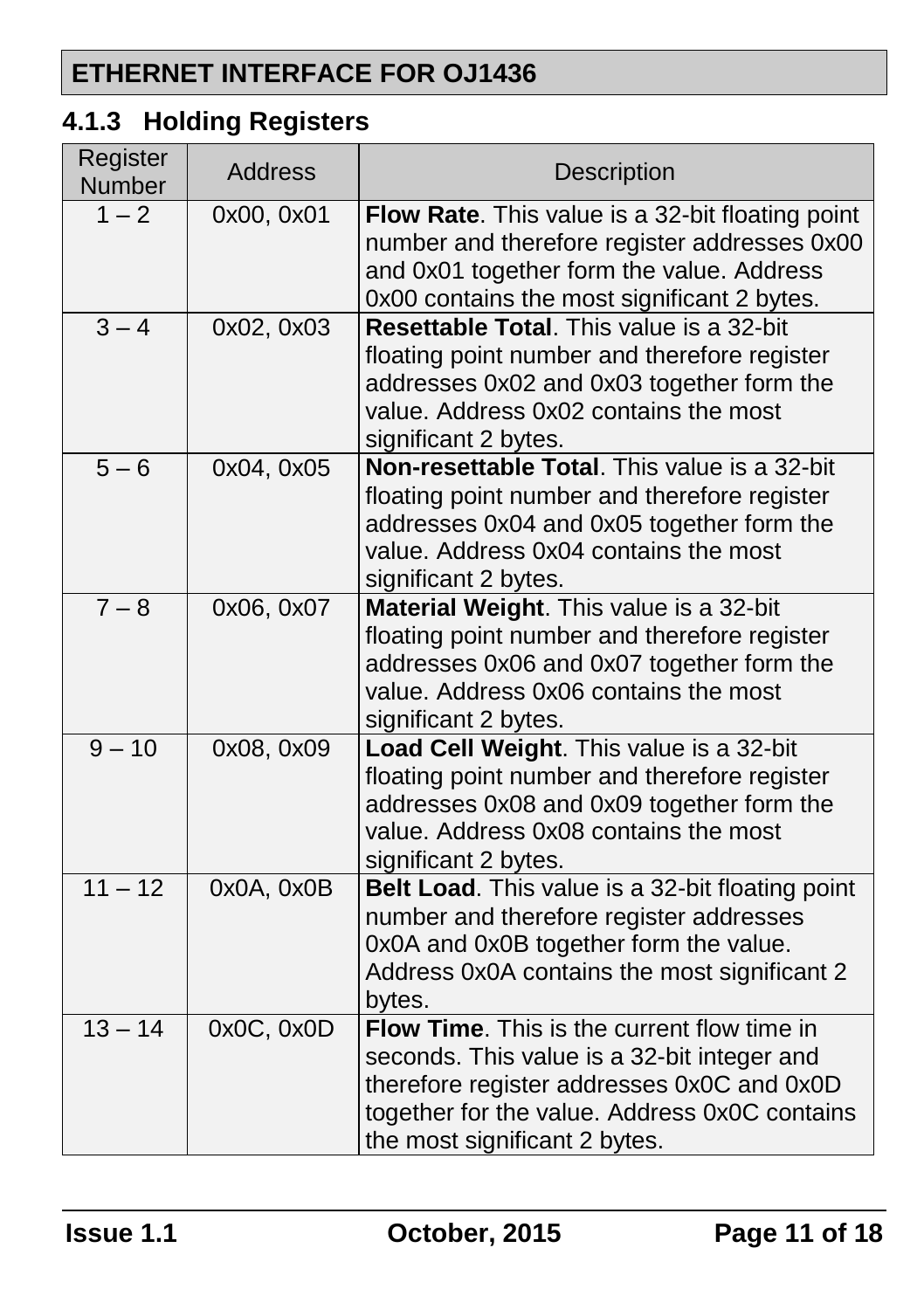| Register<br>Number | <b>Address</b> | <b>Description</b>                                                                                                                                                                                                                                                 |
|--------------------|----------------|--------------------------------------------------------------------------------------------------------------------------------------------------------------------------------------------------------------------------------------------------------------------|
| $15 - 16$          | 0x0E, 0x0F     | <b>Belt Run Time.</b> This is the current belt run<br>time in seconds. This value is a 32-bit integer<br>and therefore register addresses 0x0E and<br>0x0F together for the value. Address 0x0E<br>contains the most significant 2 bytes.                          |
| $17 - 18$          | 0x10, 0x11     | Tacho Frequency. This value is a 32-bit<br>floating point number and therefore register<br>addresses 0x10 and 0x11 together form the<br>value. Address 0x10 contains the most<br>significant 2 bytes.                                                              |
| $19 - 20$          | 0x12, 0x13     | Belt Speed. This value is a 32-bit floating<br>point number and therefore register addresses<br>0x12 and 0x13 together form the value.<br>Address 0x12 contains the most significant 2<br>bytes.                                                                   |
| 21                 | 0x14           | <b>Error code.</b> The current error code will be<br>cleared after this register is read. See section<br>11.2 of the OJ1436 user manual for a list of<br>error codes.                                                                                              |
| $22 - 23$          | 0x15, 0x16     | Load Cell Signal. This is the current load cell<br>signal in millivolts (mV). This value is a 32-bit<br>floating point number and therefore register<br>addresses 0x15 and 0x16 together form the<br>value. Address 0x15 contains the most<br>significant 2 bytes. |
| $24 - 25$          | 0x17, 0x18     | Inclinometer Angle. This value is a 32-bit<br>floating point number and therefore register<br>addresses 0x17 and 0x18 together form the<br>value. Address 0x17 contains the most<br>significant 2 bytes.                                                           |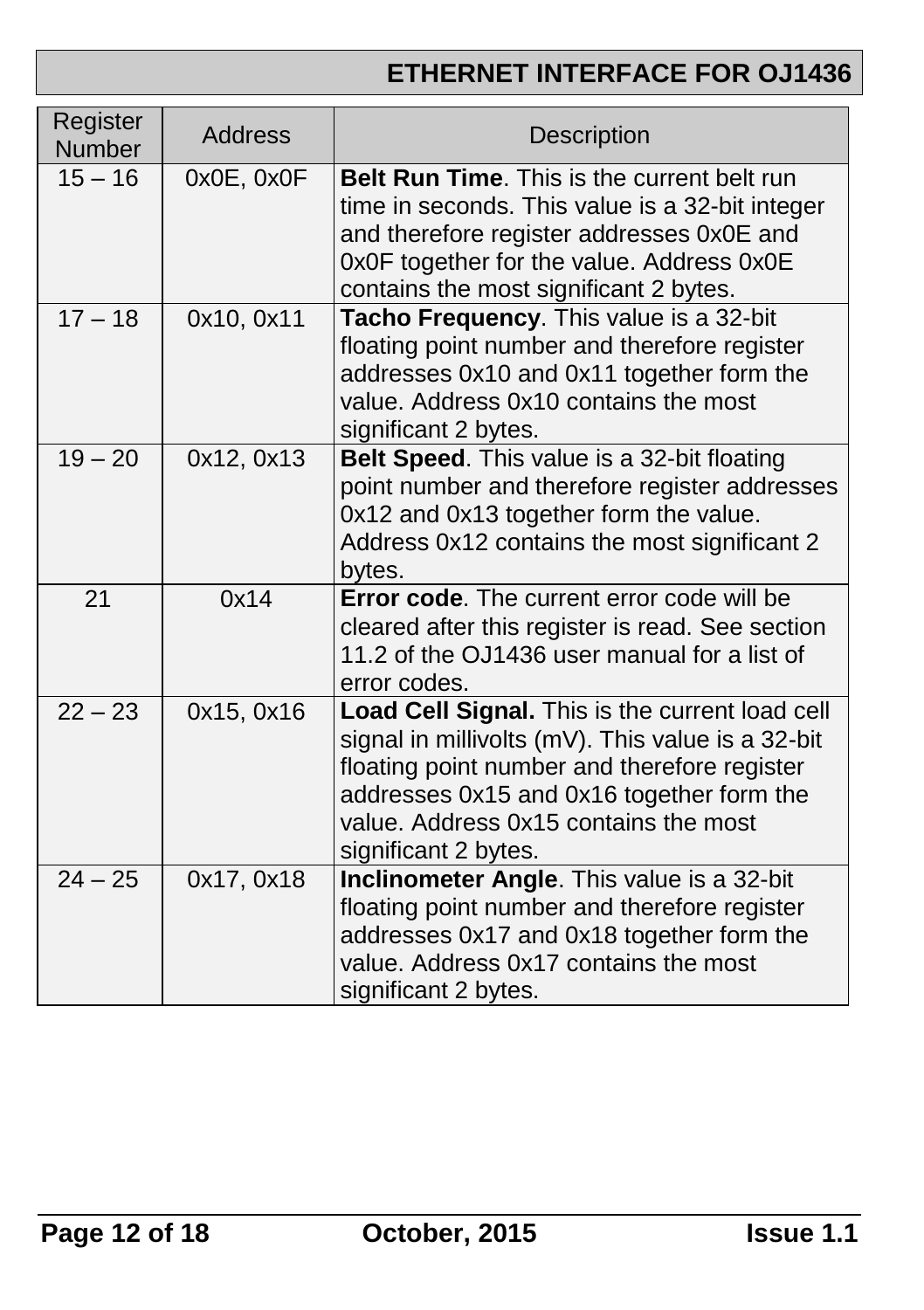#### <span id="page-12-0"></span>**4.1.4 Identification Object**

The Basic Device Identification is implemented and is available as a stream and as individual objects.

| Object ID | <b>Description</b>           |
|-----------|------------------------------|
| 0x00      | Vendor name.                 |
| 0x01      | Product code / model number. |
| 0x02      | Software revision.           |

### <span id="page-12-1"></span>**4.1.5 Exception Codes**

The following exception codes may be returned by the OJ1436.

| Code | <b>Description</b>                                                                                                   |
|------|----------------------------------------------------------------------------------------------------------------------|
| 01   | Illegal Function. The function code is not supported.                                                                |
| 02   | Illegal Data Address. The address of the register or the<br>combination of address + number of registers is invalid. |
| 03   | Illegal Data Value. The value specified in the request is<br>invalid, e.g. the data length is incorrect.             |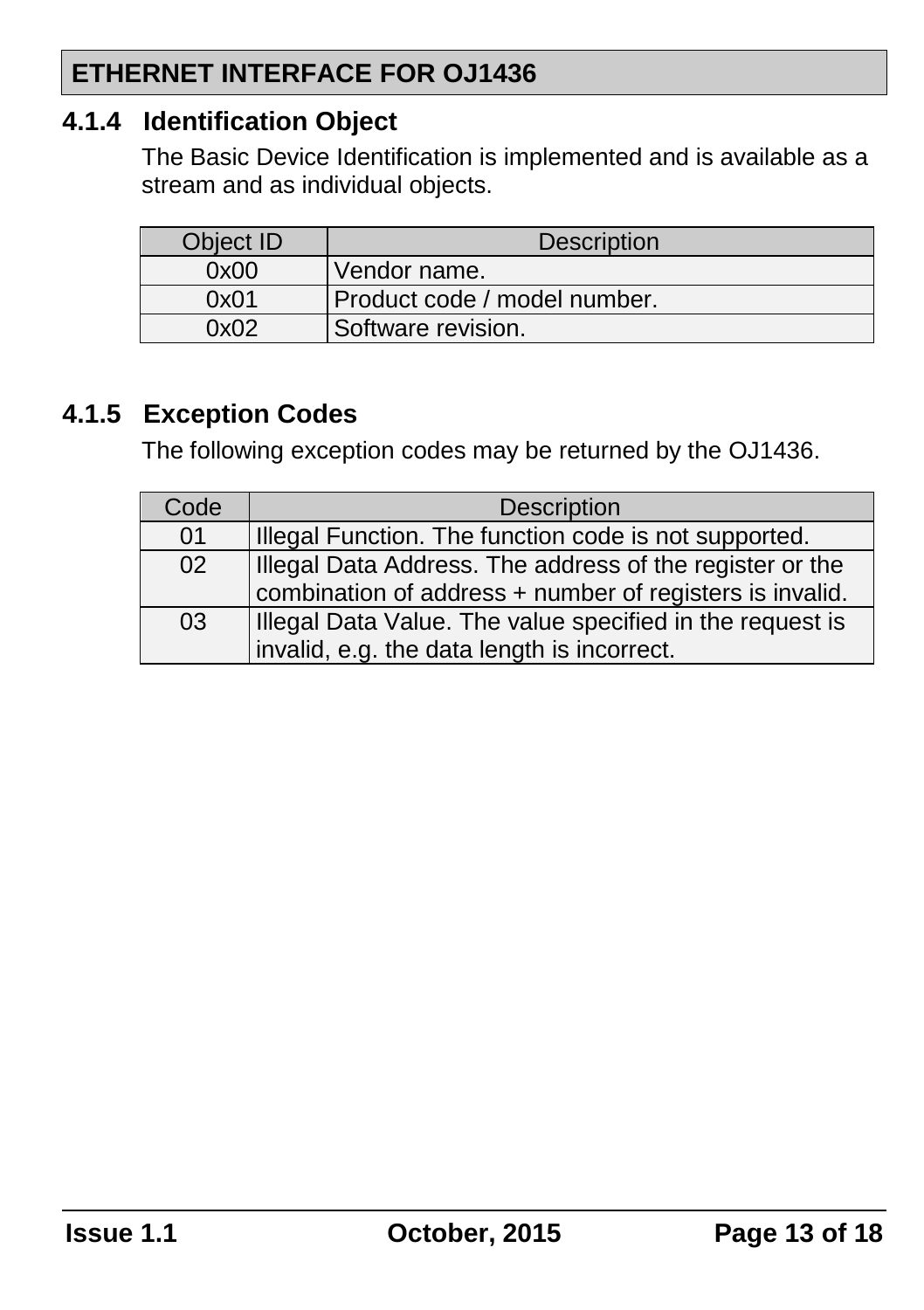#### <span id="page-13-0"></span>**4.2 SABus**

The OJ1436 can be configured for network communication to a host PC or PLC using the SABus protocol by setting the Network Protocol parameter to SABus, as defined in section [3.](#page-6-0)

TCP port number 4001 is used for data transfer.

#### <span id="page-13-1"></span>**4.2.1 Protocol Definition**

The SABus communication protocol uses ASCII character messages of the following format:

! 00 CC nnnnnn [CR]

Where:

|                |                           | Delimiter character                            |
|----------------|---------------------------|------------------------------------------------|
| 00             | ÷                         | 2 digit station address, fixed as 00.          |
| CC             | $\sim 100$                | 2 letters representing the command             |
| n to nnnnnnnnn | $\mathbb{Z}^{\mathbb{Z}}$ | 1 to 9 digits representing the data value      |
|                |                           | associated with the command (if required).     |
|                |                           | The value is scaled by the appropriate decimal |
|                |                           | place setting as no decimal place character is |
|                |                           | transmitted.                                   |
|                |                           | Carriage return                                |

Note : The number of digits is fixed for a given command. If an error is present then then the unit will return the error command and data instead of the command and data requested, as shown below.

Example of a request by the host for the current flow rate.

| <b>Host Sends</b><br>100FL[CR] | OJ1436 Returns<br>!00FL0000326[CR]<br>Flow Rate = $326$                      |
|--------------------------------|------------------------------------------------------------------------------|
| or                             | !02ER1810[CR]<br>Error condition<br>Out of range load cell signal - negative |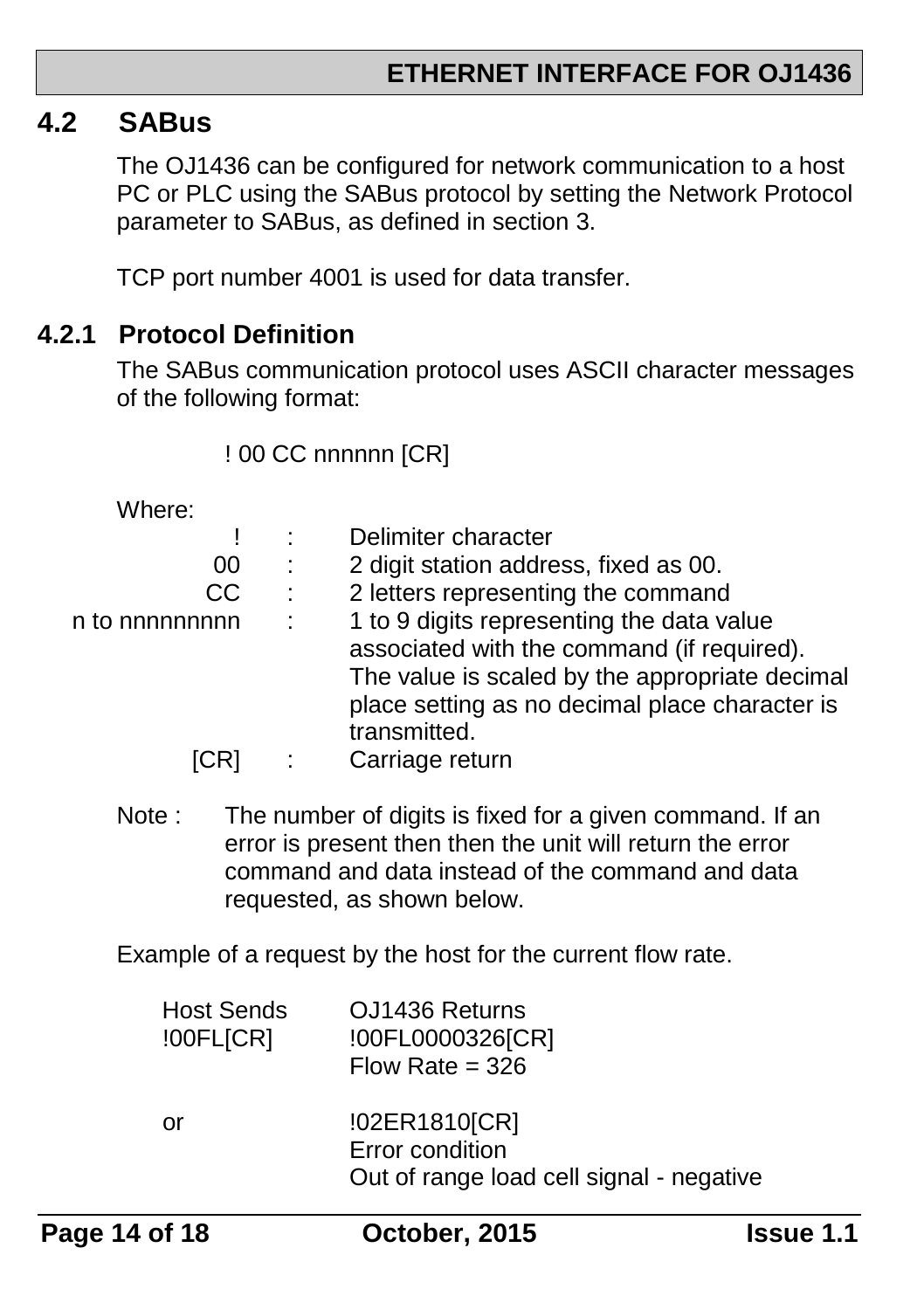### <span id="page-14-0"></span>**4.2.2 Command Definitions**

| Command                  | Data     | Definition                                       |  |  |
|--------------------------|----------|--------------------------------------------------|--|--|
| FL                       | -999999  | Flow Rate - kg/h or t/h                          |  |  |
|                          |          | Returns the current flow rate, scaled by Flow    |  |  |
|                          | 9999999  | Rate DP e.g. if the flow rate is being displayed |  |  |
|                          |          | as 75.2 t/h then it will be returned as 0000752. |  |  |
| <b>RT</b>                | 0000000  | Resettable Total - kg or t                       |  |  |
|                          |          | Returns the current resettable total, scaled by  |  |  |
|                          | 9999999  | Resettable Total DP.                             |  |  |
| <b>NT</b>                | 0000000  | Non-resettable Total - kg or t                   |  |  |
|                          |          | Returns the current non-resettable total, scaled |  |  |
|                          | 9999999  | by Non-Resettable Total DP.                      |  |  |
| <b>DP</b>                | $0 - 4$  | <b>Flow Rate Decimal Place</b>                   |  |  |
|                          |          | Returns the Flow Rate DP setting i.e. the flow   |  |  |
|                          |          | rate decimal places.                             |  |  |
| <b>RP</b>                | $0 - 4$  | <b>Resettable Total Decimal Place</b>            |  |  |
|                          |          | Returns the Resettable Total DP setting i.e. the |  |  |
|                          |          | resettable total decimal places.                 |  |  |
| <b>NP</b>                | $0 - 4$  | <b>Non-Resettable Total Decimal Place</b>        |  |  |
|                          |          | Returns the Non-Resettable DP setting i.e. the   |  |  |
|                          |          | non-resettable total decimal places.             |  |  |
| $\overline{\mathsf{SP}}$ | $0 - 4$  | <b>Static Decimal Place</b>                      |  |  |
|                          |          | Returns the Static DP setting i.e. static weight |  |  |
|                          |          | decimal places.                                  |  |  |
| <b>BL</b>                | $-99$    | Belt Load - %                                    |  |  |
|                          |          | Returns the current Belt Load.                   |  |  |
|                          | 100      |                                                  |  |  |
| <b>BP</b>                | 00000    | Belt Speed - metres/second or metres/minute      |  |  |
|                          |          | Returns the current Belt Speed multiplied by     |  |  |
|                          | 99999    | 100 i.e. scaled to 2 decimal places.             |  |  |
| <b>FT</b>                | 00000000 | <b>Flow Time - seconds</b>                       |  |  |
|                          |          | Return the current flow time in seconds.         |  |  |
|                          | 35999999 |                                                  |  |  |
| <b>BT</b>                | 00000000 | <b>Belt Run Time - seconds</b>                   |  |  |
|                          |          | Return the current belt run time in seconds.     |  |  |
|                          | 35999999 |                                                  |  |  |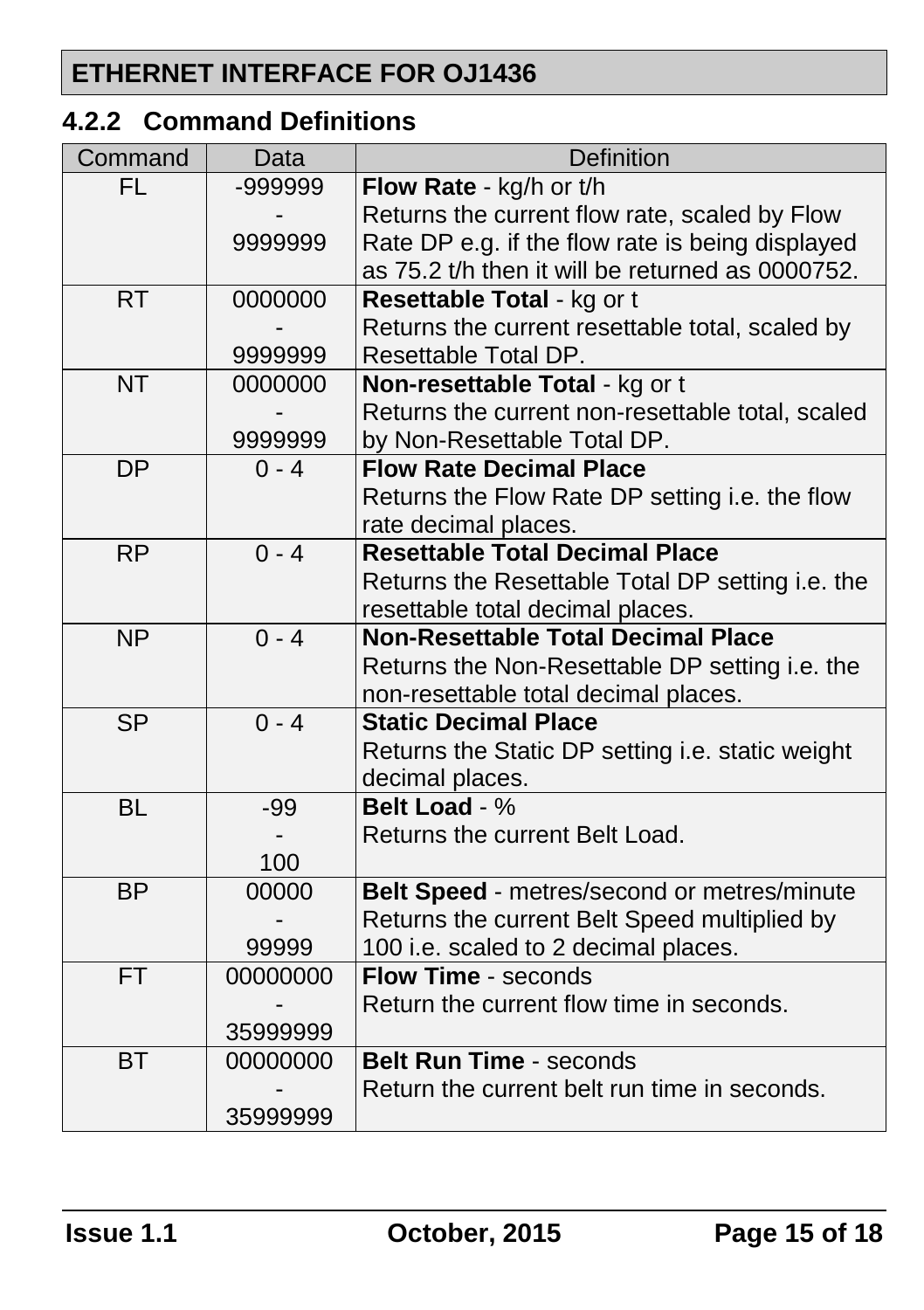| Command                | Data   | <b>Definition</b>                                 |  |  |
|------------------------|--------|---------------------------------------------------|--|--|
| <b>BS</b>              | 0 or 1 | <b>Belt Status</b>                                |  |  |
|                        |        | Indicates the running status of the belt.         |  |  |
|                        |        | $0 =$ stopped, $1 =$ running                      |  |  |
| <b>HZ</b>              | 0000   | Tacho Frequency - Hz                              |  |  |
|                        |        | Returns the current tacho frequency multiplied    |  |  |
|                        | 2200   | by 10 i.e. scaled to 1 decimal place.             |  |  |
| <b>MV</b>              | 000000 | Load Cell Signal - mV (millivolts)                |  |  |
|                        |        | Returns the current Load Cell Signal multiplied   |  |  |
|                        | 256000 | by 100 i.e. scaled to 2 decimal place.            |  |  |
| <b>LS</b>              | 00000  | Load Cell Weight - kg                             |  |  |
|                        |        | Returns the current Load Cell Weight, scaled by   |  |  |
|                        | 99999  | Static DP.                                        |  |  |
| $\overline{\text{GR}}$ | -9999  | Material Weight - kg                              |  |  |
|                        |        | Returns the Load Cell Weight with the Tare        |  |  |
|                        | 99999  | removed, i.e. the weight of material on the belt, |  |  |
|                        |        | scaled by Static DP.                              |  |  |
| IA                     | $-999$ | <b>Inclinometer Angle - Degrees</b>               |  |  |
|                        |        | Returns the current inclinometer angle, in the    |  |  |
|                        | 0999   | range -90 to +90 degrees, multiplied by 10 i.e.   |  |  |
|                        |        | scaled to 1 decimal place.                        |  |  |
| ER                     | 0000   | Error                                             |  |  |
|                        |        | Returns the error code as defined by the table    |  |  |
|                        | 9999   | in section 11.2 of the OJ1436 user manual.        |  |  |
| <b>CT</b>              |        | <b>Clear Total</b>                                |  |  |
|                        |        | Sets the resettable total to zero.                |  |  |
| <b>CF</b>              |        | <b>Clear Flow Time</b>                            |  |  |
|                        |        | Sets the flow time to zero.                       |  |  |
| DT                     |        | <b>Dynamic Tare</b>                               |  |  |
|                        |        | Initiates the dynamic tare routine.               |  |  |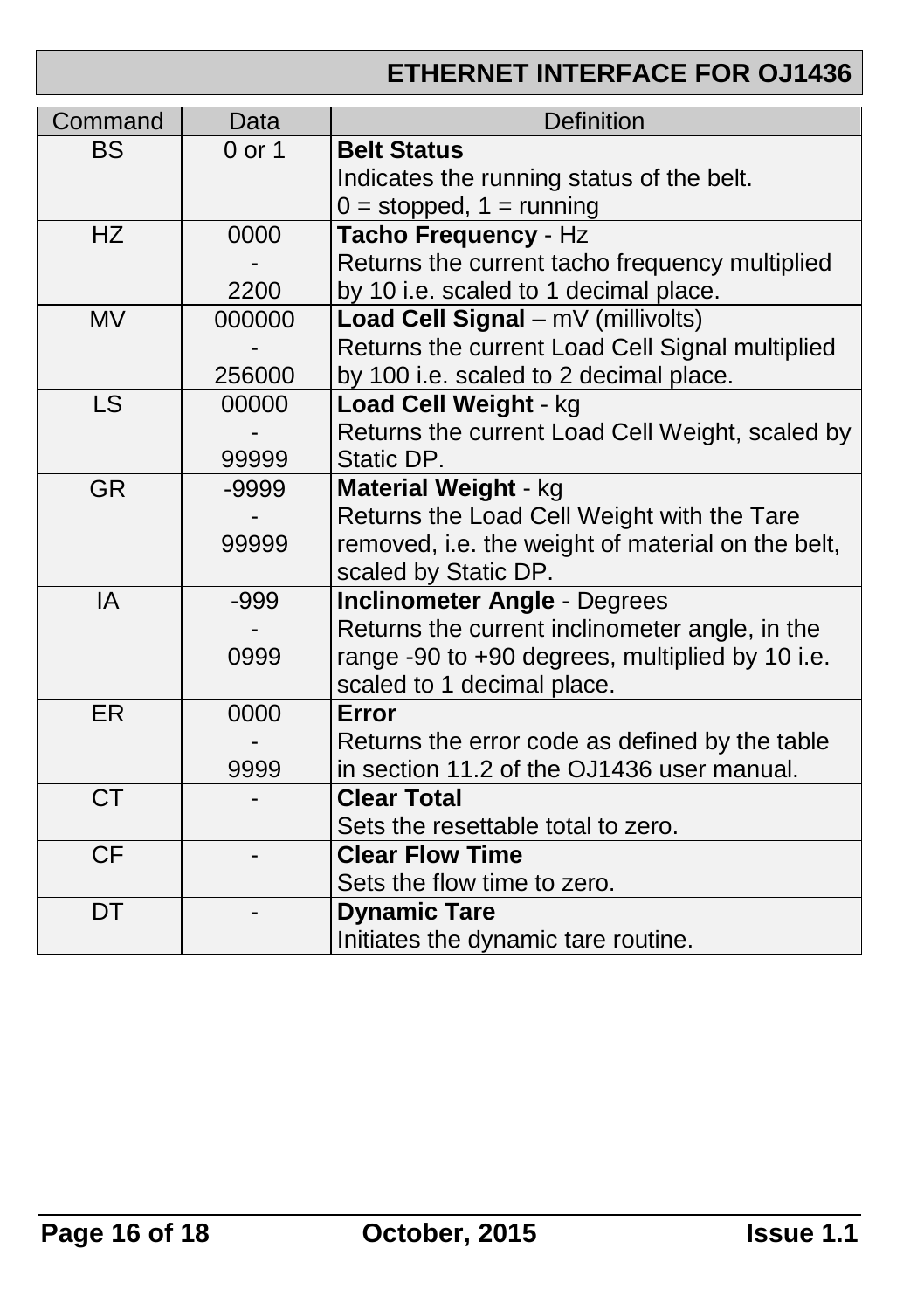### <span id="page-16-0"></span>**5 Diagnostic Data**

The network diagnostic data is accessed by operating:

#### **MENU Diagnostics Communications**

and then selecting the Network option.

The Network screen provides the facility to monitor the data received and transmitted by the OJ1436, as shown below.

| <b>NETWORK</b>                                    |                                                        |  |
|---------------------------------------------------|--------------------------------------------------------|--|
| <b>Bytes Transmitted</b><br><b>Bytes Received</b> | 27<br>12                                               |  |
| 3851                                              | ! 00 F L     00 F L 00 00 3 2 0   00 R T   00 R T 00 0 |  |
| Reset                                             | Pause                                                  |  |

The counters at the top of the screen represent the total number of data bytes transmitted and received.

The data window displays a continuous stream of all transmitted and received data bytes as ASCII characters (control characters are shown as inverted blocks). If configured for Modbus TCP communication the data bytes are shown in hexadecimal number format. Invalid characters are displayed as blank inverted blocks.

Once the data window is full the oldest data will scroll off the top as new data is displayed at the bottom.

The Pause/Resume button allows the displayed data update to be stopped temporarily.

The Reset button will reset the counters and clear the data window.